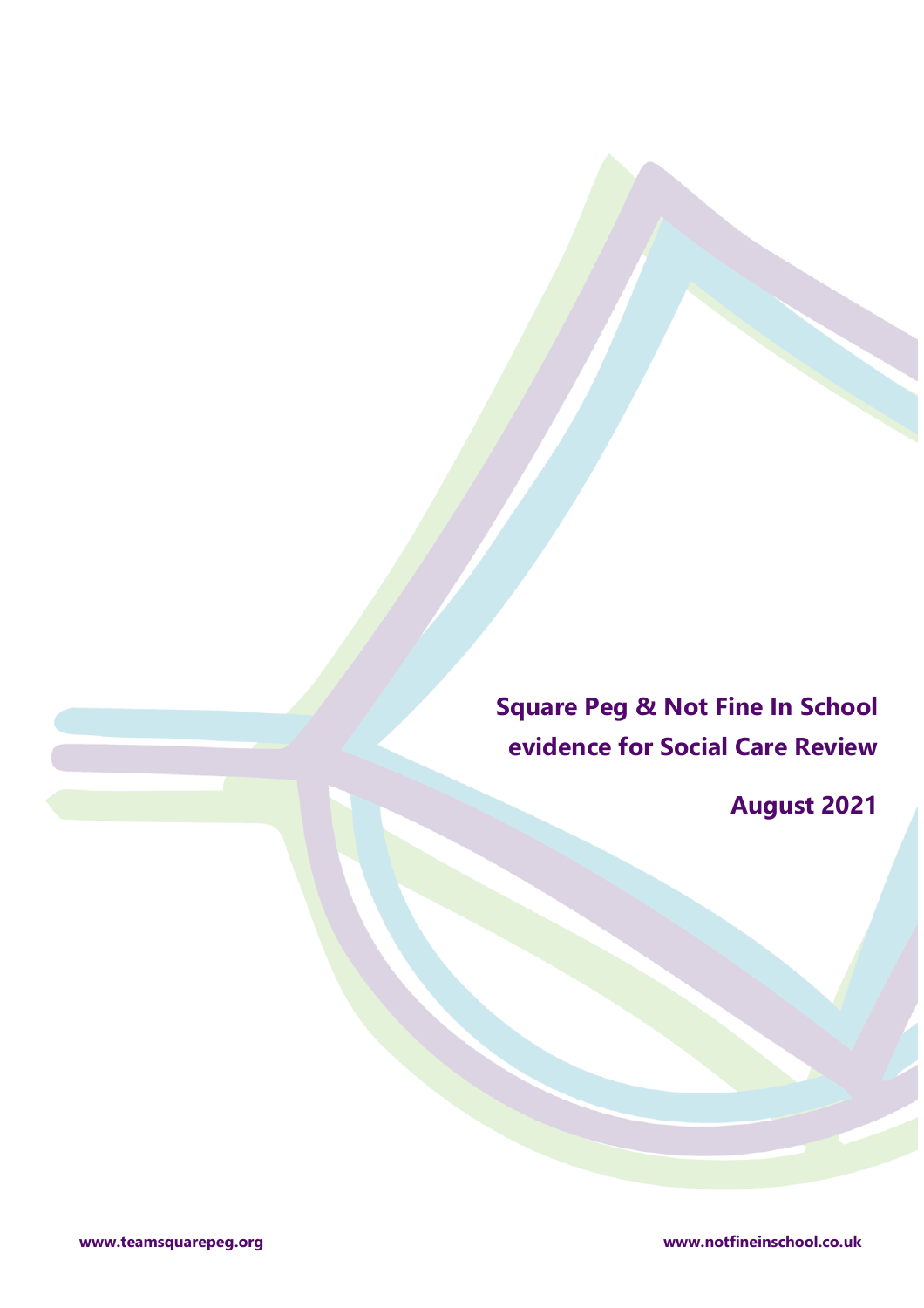

## **The intersection between children facing barriers to school attendance and social care**

### **Square Peg and Not Fine In School**

[Square Peg](http://www.teamsquarepeg.org/) (Team Square Peg CIC) is a not-for-profit company that exists to **effect change** for all children and young people who face barriers to attendance. The website can be found here: www.teamsquarepeg.org

[Not Fine In School](http://www.notfineinschool.co.uk/) (NFIS) is a social enterprise that **supports** the same families. It has a closed Facebook Group of 17,500+ parents, growing at a rate of approximately 800 pm. The website can be found here: www.notfineinschool.co.uk

## **Evidence included in this report**

Not Fine In School has run surveys in the past which cover the parent experience of social services referrals and support (May 2018, completed by 1,661 respondents, and March 2020, completed by 714 respondents). The full report comparing both surveys can be made available on request. The data and comments from these surveys, along with our cumulative extensive knowledge in this area, form the evidence outlined in this report.

For more information, please contac[t hello@teamsquarepeg.org](mailto:hello@teamsquarepeg.org)

## **Introduction**

The Terms of Reference for the Review claim that the review will consider *'how the children's social care system responds to all children who are referred to the system. It will address … the inconsistencies in children's social care practice and outcomes across the country…'*

It goes on to say *'This review will be bold and broad – a once-in-a-generation opportunity to reform systems and services. Children's needs and the context in which they are growing up have evolved. A children's social care system which can respond appropriately now and in the future is needed. The review will build on the strong foundations we have established: recent reviews over the past decade have given us rich insights into the component parts of the children's social care system such as fostering and residential care, alongside analysis of support in and around schools though the review of children in need.'* 

It claims that *'This review is unique in its breadth and scope to look across children's social care and suggest radical change.*'

The report also references (several times) the many and varied historic reviews of both social care and the services that interlink with it. Yet again there are several reviews currently underway in parallel with this Social Care Review. We cannot assume that these will collectively cover all the bases unless they crossreference each other. If this does not happen, children and families will undoubtedly fall between the gaps.

### **Our main concerns:**

'The Case for Change' report assumes that *'school is a place of safety, social learning and academic exploration'* and negates the experiences of many children who have suffered trauma because of the current education system. It makes no reference to low attendance as a red flag on safeguarding policies, and therefore fails to acknowledge a large cohort of children and young people who enter the social care framework for this reason.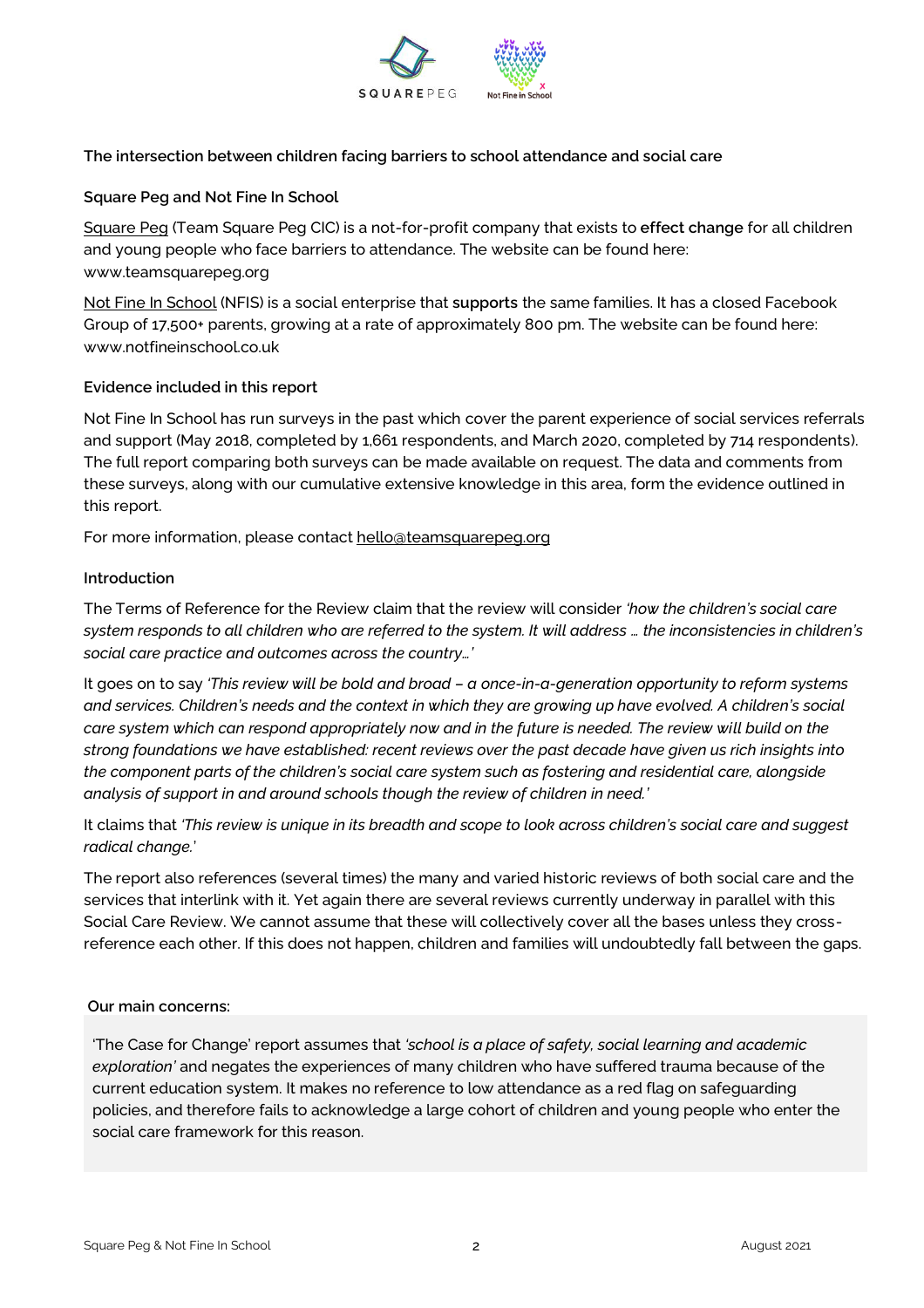

### **A missing cohort**

There were (at the last count in autumn 2020) 916,000 children who were classed as persistent absentees. We believe this to be an under-estimate, as some absences will have been recorded as Covid-related. In autumn term 2019 this figure stood at 922,566.

For 40%+ of their absences there was no formally recorded reason (usually logged as 'other' and often unauthorised). This does not mean they are 'truanting' or on the school to prison line, despite a recent Centre for Social Justice report<sup>1</sup> – the evidence simply isn't there to support this narrative. A recent Mind report<sup>2</sup> is likely to be more accurate; many have mental health issues which have impacted their ability to attend school.

Not Fine in School runs a closed Facebook Group for over 17,500 families whose children struggle to attend. Many have been unable to access education for months, if not years.

In both 2018 and 2020 Not Fine In School surveys parents were asked about section 47 referrals.

## **Non-attendance is seen as a safeguarding issue**

These often occur because low school attendance is a red flag on safeguarding policies, and if the Designated Safeguarding Lead fails to follow protocol (despite their personal view on whether the nonattendance is a safeguarding issue), it can be career-ending. We believe this results in unnecessary section 47 referrals, putting additional stress on a family already in crisis, and introducing them to social services through a safeguarding lens. Almost without exception the question is not 'what do you need?' but 'we're checking that you're not neglecting or abusing your child'. The responses are shown below. Referrals to social services increased, from 25% to 38% between 2018 and 2020.

# Social Services Referrals

Have vou been referred to Social Services because of vour child's attendance difficulties?



<sup>1</sup> https://www.centreforsocialjustice.org.uk/wp-content/uploads/2021/06/Cant\_Catch\_Up\_FULL-REPORT.pdf

<sup>2</sup> https://www.mind.org.uk/media/8852/not-making-the-grade.pdf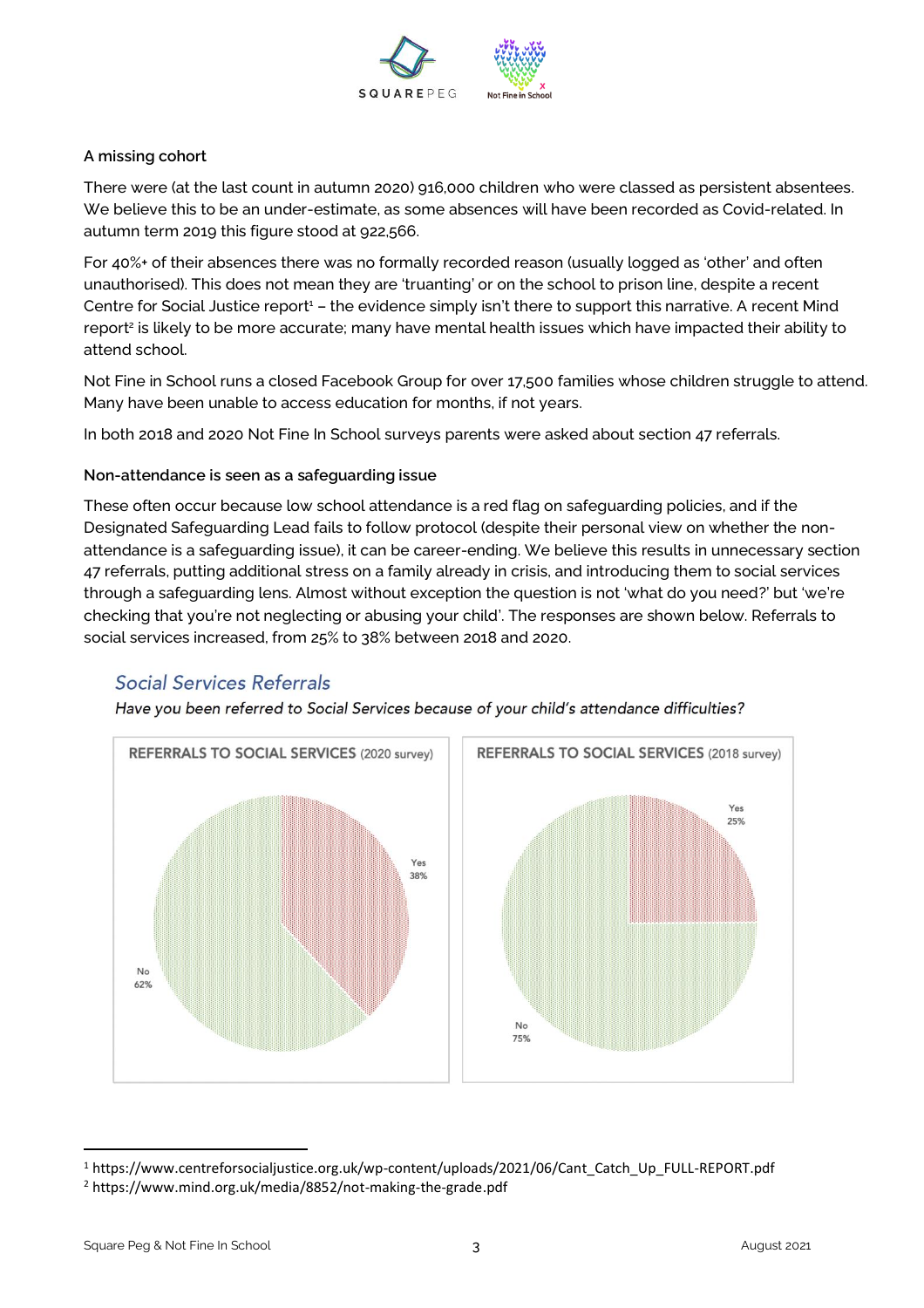

#### **Blame, gaslighting and consequent trauma**

Parents are often blamed for their child's non-attendance, by schools and services, and when this translates into a section 47 referral, the experience is overwhelmingly reported as traumatic, disempowering, and intrusive.

The recent Cerebra report by Professor Luke Clements 'Institutionalising parent carer blame' <sup>3</sup> evidences the extent of this problem, stating '*National and local social care policies in England create a default position for those assessing disabled children, that assumes parental failings. This approach locates the problems associated with a child's impairment in the family – a phenomenon referred to in this report as 'institutionalising parent carer blame*'.

"School lied to social services - accused me of saying he had medical conditions which he doesn't have, school implied to social worker that my son's illness was psychological and that he was anxious, despite writing a letter to the paediatrician saying he was fine and telling me he was not anxious. School nurse lied to social services; said I refused their help when I pursued her for 2 months for her to say she was unable to help my son. GP and Consultant confirmed that my son's condition is a physical not psychological condition. Social worker said she had no concerns and discharged my son."

"The worse time of my life and almost destroyed my family. They came into our home and dropped a grenade. I suffer with flash backs and nightmares. A terrifying experience. "

"They reported me to social services, blaming me because she doesn't want to go to school! I'm trying all I can, but she was bullied at the school, and it's affected her. She's become a very solitude little girl, struggling with friendships etc. The pressure is immense on her and on me and all this is just because of attendance markings and numbers."

#### **Outcomes**

Of the 290 parents who responded to this question in 2020, 50 children were put on a Child In Need Plan, 12 children were put on a Child Protection Plan and 1 child was taken into care. In 78/290 (27%) of cases social services found no concerns.



<sup>3</sup> https://cerebra.org.uk/wp-content/uploads/2021/07/Final-Parent-Blame-Report-20-July-21-03.pdf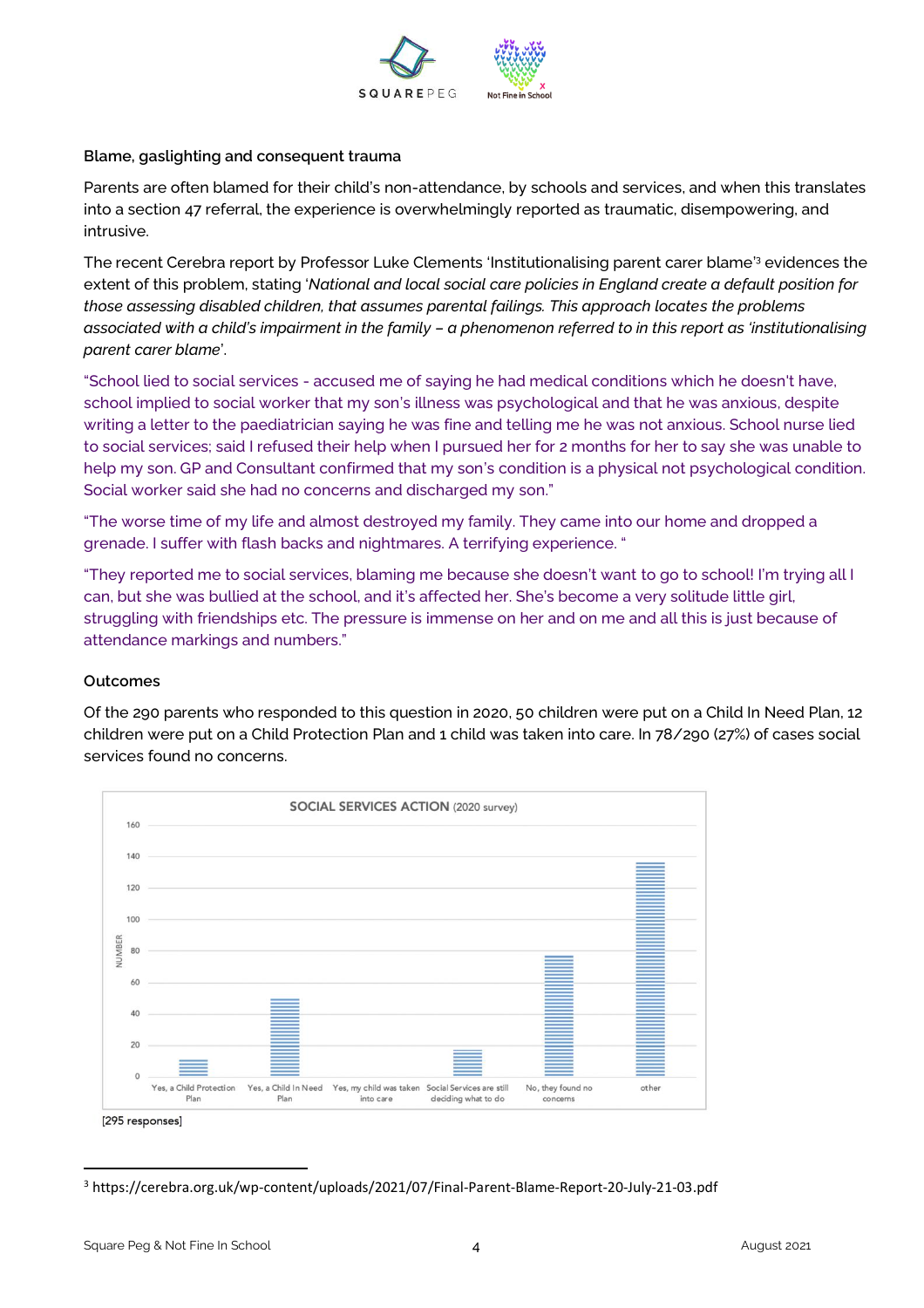

#### **Support**

We also asked about support to ascertain whether the services that should be supporting these families were doing so. It's a damning review of public services, with support coming primarily from social media support groups, charities, websites, friends, and family members (none of which constitute the 'paid' support on offer!). GPs and solicitors were found to be significantly helpful.

"Had to beg social work for support. Teachers said my daughter was acting and there was nothing wrong with her when having a panic attack in school. Told me my daughter needs to be more resilient to bullies. Head teacher told my daughter that if she doesn't try to attend school regularly then social work would be involved and there would be consequences. I had to do all the work to ask for support and find out what had happened to my child as at first I had no idea what had happened to my daughter."

# Support



Where have you found support?

Worryingly, all the other services that should be offering support – school, LA, education psychologist, CAMHS, social work – were considered more unhelpful than helpful.

The chart below shows where respondents did find information, advice, and advocacy. It illustrates that several services have comprehensive websites, but also that demand means that organisations like IPSEA and SENDIASS can be hard to contact. Again, it's the parent-led support groups that proved to be the most helpful – parents in crisis helping other parents in crisis.

"Social Services brought in by school who received complaints our child was being manhandled to school. School were aware of this as was GP, as parents we informed them of our concerns when advised to force our child to school by children's service. Children's Service ignored our concerns, school and GP did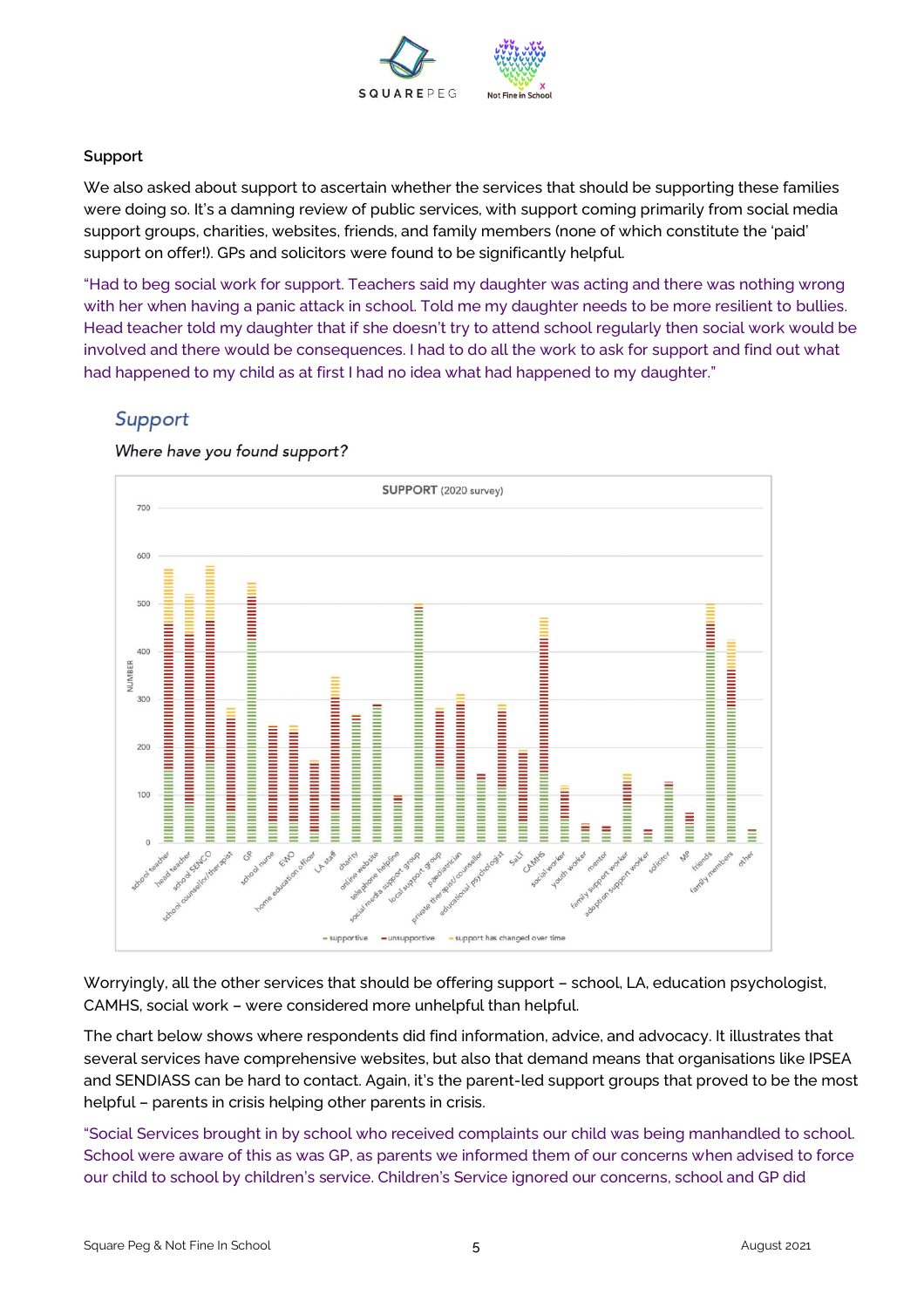

nothing. Until complaints to school from other parents and children were received. All services finally agreed it was totally wrong, but our child was broken in the process as indeed we all were as a family."



Have you used any of the following sources of advice, information or advocacy?

## **Accusations of Fabricated or Induced Illness**

In far too many cases, safeguarding concerns for the child escalate into an accusation of Fabricated or Induced Illness against the parent. These are shocking statistics, given the severity of the accusation and the rarity of it in legal circles. The campaign group **Fiightback** exists to try and support these families. Accusations of FII (Fabricated or Induced Illness) have risen from 18% in 2018 to 23% (154 respondents) in 2020. Only in 3 cases were parents found guilty, with 3 awaiting a verdict.

"The new Head suggested to staff that we were FII. The class teacher warned us and agreed home ed would be the best way forward, he was worried what would happen next. social services found no concerns and expressed to the school that they could see I was doing everything I could to get my son to school."